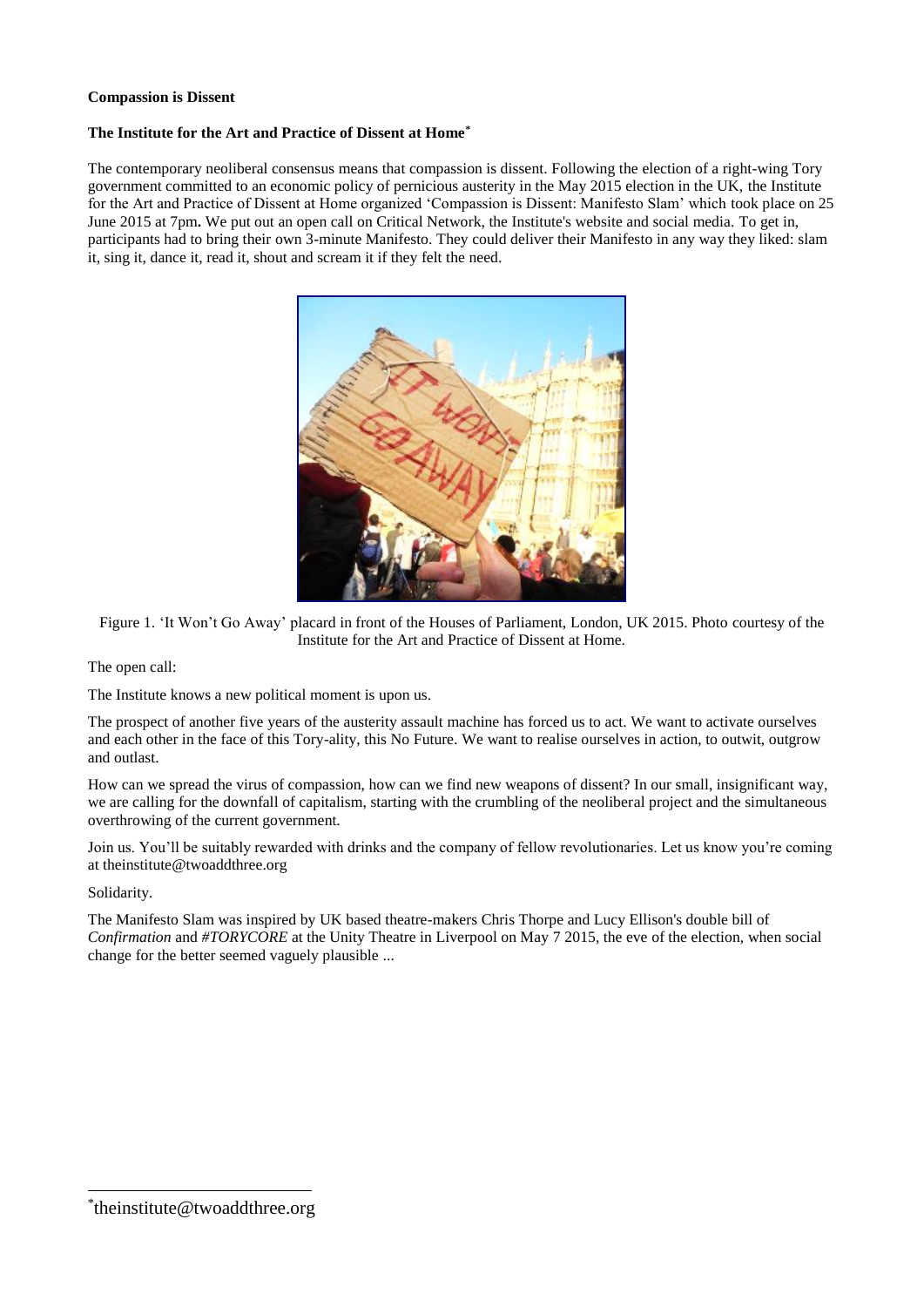'The Compassion is Dissent: Manifesto Slam' stage and seating was prepared by the Institute on the eve before the slam. The stage spelled 'dissent', the seating 'compassion is a way'. This stage was the result of a recent Institute Makeover, with sincere thanks to [Studio Polpo,](http://www.studiopolpo.com/#_blank) a social enterprise architectural practice from Sheffield.





Figures 2 and 3. Setting for The Compassion is Dissent: Manifesto Slam, Liverpool, UK 2015. Photo courtesy of the Institute for the Art and Practice of Dissent at Home.

**Slammers** in feminist alphabetical order were Cathy Butterworth and Mark Greenwood, Gary Anderson, Jennifer Verson, Lena Šimić, Lorena Rivero de Beer, Mark Loudon, Michael Pierce, Paul Matosic (visual arts contribution), Tim Jeeves and Zoe Zontou (in absentia, delivered by Sid Anderson).

**Time-keeper** and **compère** was Sid Anderson. Sid also gave out prizes: six copies of *the Communist Manifesto* by Marx and Engels and one copy of *100 Artists' Manifestos: From the Futurists to the Stuckists* (all purchased from the News from Nowhere radical bookstore in Liverpool, UK).

**Distractors** were babies Isaac and James.

**Documentation** was provided by Mark Loudon, who kindly photographed the event, and Gary Anderson, who audiorecorded it.



Figure 4. Introduction to the Compassion is Dissent: Manifesto Slam, Liverpool, UK 2015. Photo courtesy of Mark Loudon.



Figure 5. Conclusion to the Compassion is Dissent: Manifesto Slam: Sid's deciding who gets what prize: *The Communist Manifesto* vs *100 Artists' Manifestos: From the Futurists to the Stuckists,* Liverpool, UK 2015. Photo courtesy of Mark Loudon.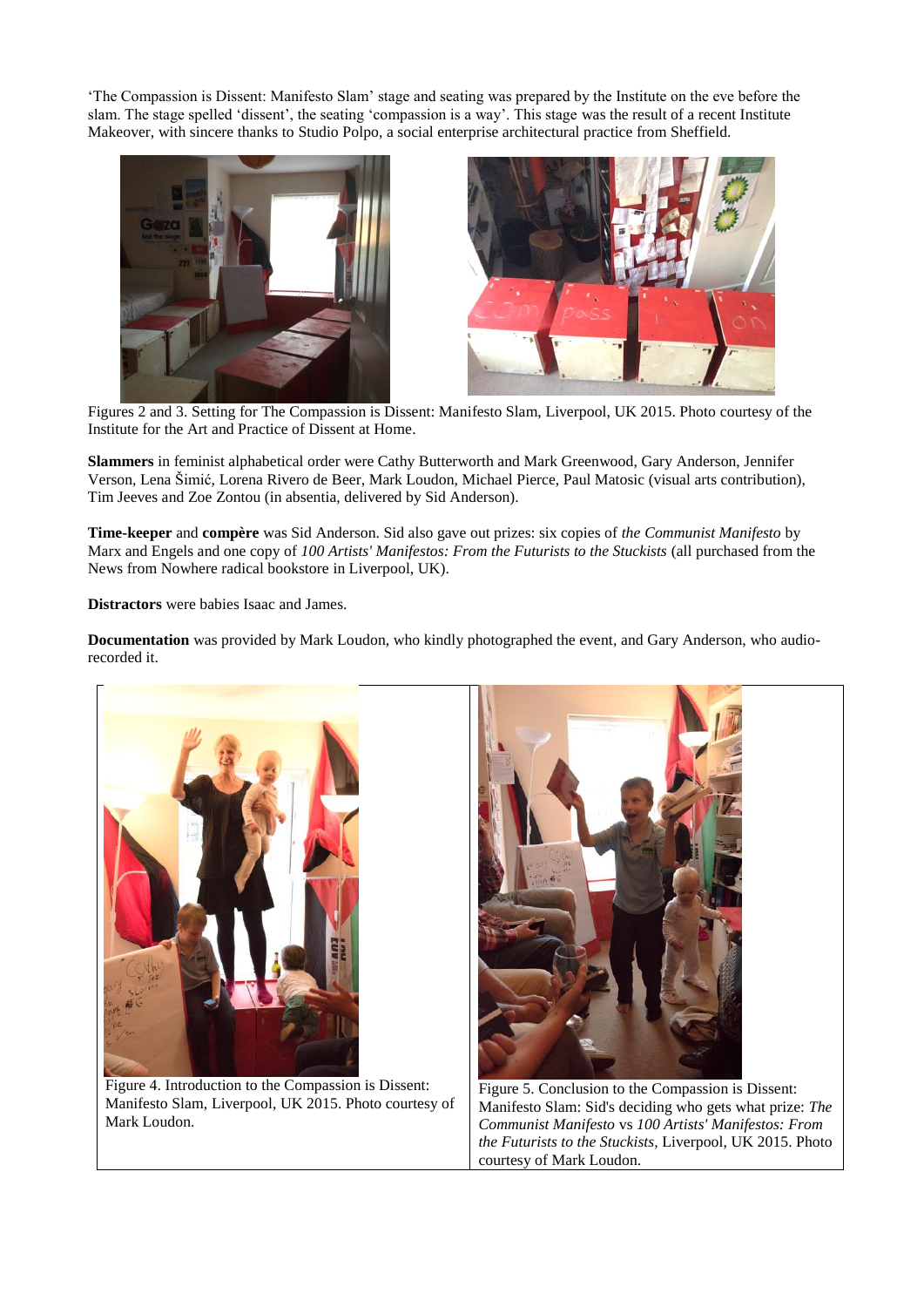Here are the three slams by Gary Anderson, Jennifer Verson and Lena Šimić.

# **Gary Anderson: back of an envelope manifesto (after** *Manifesto for Maintenance Art! 1969* **by Mierle Laderman Ukeles)**

# IDEAS

A. The privatising instinct and the collectivising instinct.

The privatising instinct: separation/isolation, individuality, self-identifying as an ego, contemporary art par-excellence, to follow one's own part to privatising, doing your own thing, preventing others with your dynamic. The collectivising instinct: integration, returning, relying, the perpetuation and maintenance of the species, common dependency, enabling others with your generosity and empathy.



Figure 6. Gary Anderson at the Compassion is Dissent: Manifesto Slam, Liverpool, UK 2015. Photo courtesy of Mark Loudon.

 B. Two basic systems: privatisation and Collectivisation. The sourball of every privatising revolution: who's going to get paid enough to pick up the garbage on Bank Holiday Monday? Privatisation: the systematic, cold disenfranchisement of everybody except the 1%! Collectivisation: the consensual, warm, enfranchisement of the 99%! Joyous, erotic, fulfilling social encounters.

 C. Collectivisation: is a drag; it takes all the fucking time, literally; the mind boggles and chafes at the boredom of inner power struggles – no status, no rewards, no  $pay - collectiveist = no$ recognition or mis-recognition.

 D. Politics: everything I say is politics is politics, everything I do is politics is politics 'politics is about who gets what, when and how'.

E. The demonstration of collectivisation.

'Manifesto Slam' would zero in on our utter opposition to the present undemocratically elected TORY privatisation machine and BRING IT DOWN.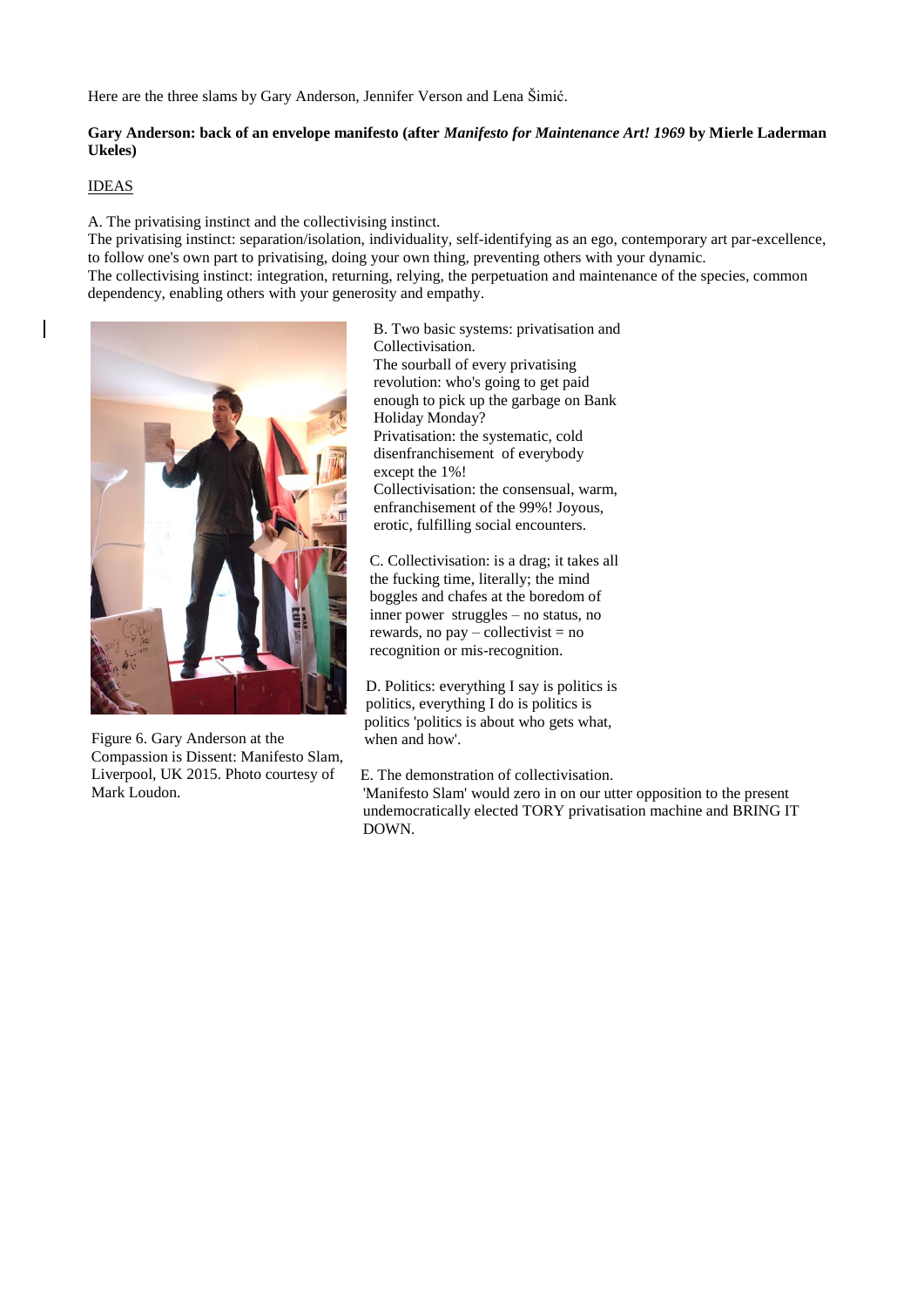## **Jennifer Verson: Compassion is Dead**

Compassion is dead Compassion is colonial Complexity is our only hope Hope is colonial Hope is not based on logic Hope is based on faith But we can diagram complexity We can draw a picture of our lives We can use arrows to indicate the flow of wealth and resources We can use equations to explain that the pavement we walk on is not ours, it's not our inheritance inheritance as in inherited wealth as in the Queen is not the only one who has a right to the inherited wealth We can use a formula to explain that this park this pavement this job centre belongs to the children of Harare that this park this pavement this job centre belongs to the children of Lahore that this park this pavement this job centre belongs to the children of Addis Ababa it's not mine.

I don't belong here my inheritance is scattered on a sea shell strewn beach in the Gulf of Mexico where Ponce de Leon searched for a fountain of youth and Jose Gaspar built a prison to hold his captives My inheritance is a heart that yearns for justice We can diagram justice We can map the relationship of the brothers and sisters in Libya, Lampedusa and Calais They remember this land They remember their brothers and sisters and grandparents giving their lives for king and country They learned the words to God Save the King in missionary schools in Rhodesia They survived the middle passage They fought Nazi armies, Fascist armies, Imperial armies, with bayonets and machine guns so that history could move forward in one direction from genocide and apartheid and a hatred of the other

so systematically manufactured as to logically frame the placement of humans beings on cattle cars.

We bought and sold 7 generations of Africans We benefited from 12 million slaves 3.25 million on British ships sailing across the Atlantic We were on the side of victory in 2 world wars We buried 30 000 members of the King's African Rifles The men, women and children camping on the beaches of Calais do not need our compassion They are just returning for their inheritance it is the Queen that should think about sharing more fairly with all of the children of the Empire.



Figure 7. Jennifer Verson at the Compassion is Dissent: Manifesto Slam, Liverpool, UK 2015. Photo courtesy of Mark Loudon.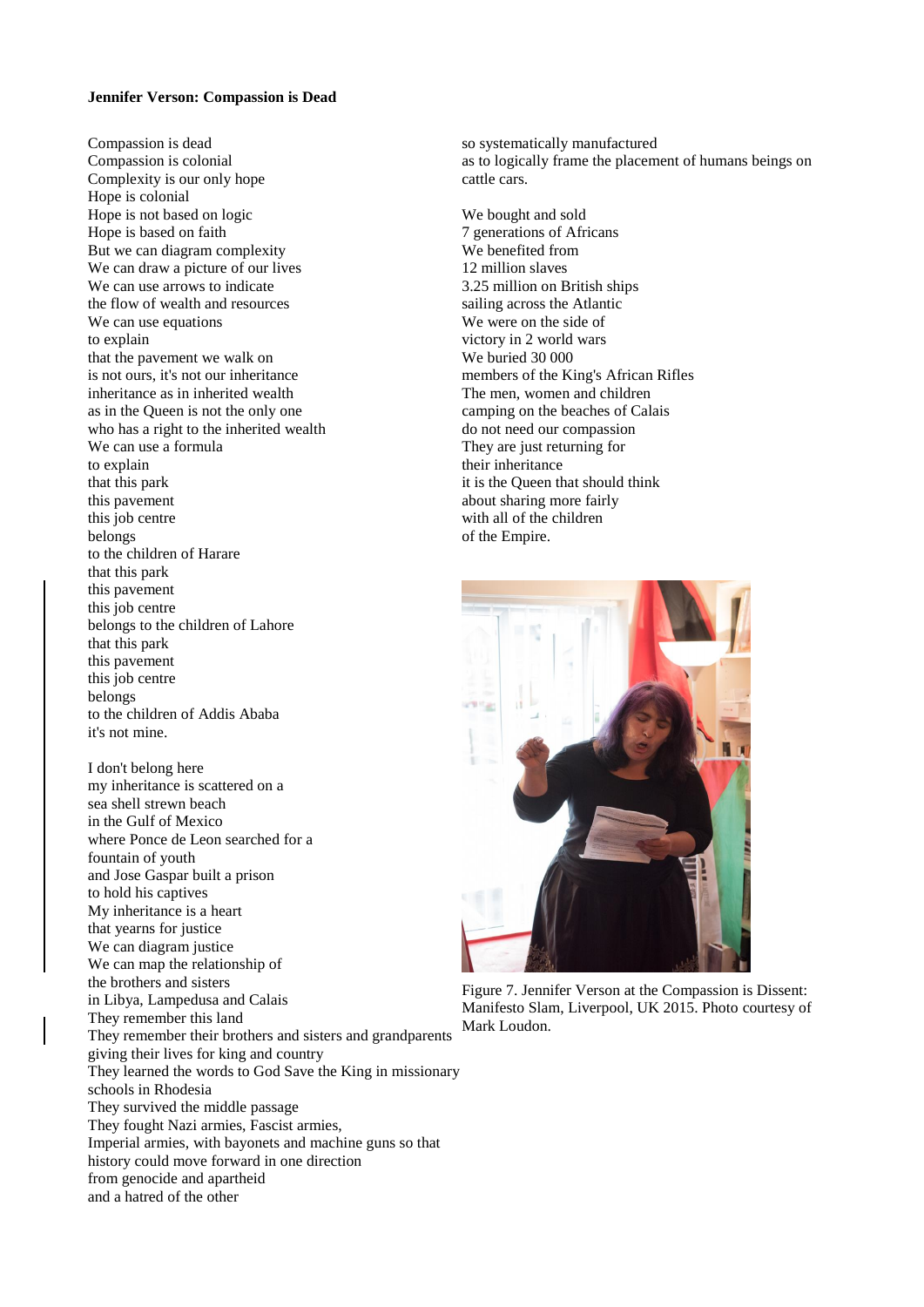**Lena Šimić: Today June 25 2015 at 18:10**



Figure 8. Lena Šimić at the Compassion is Dissent: Manifesto Slam, Liverpool, UK 2015. Photo courtesy of Mark Loudon.

Today June 25 2015 at 18:10 I fail again. The process of speaking, of having to speak, humbles me. These are not my words. There's this worry about the pernicious substitution of intimacy and warmth for justice, as Richard Sennett would say. Again, I am stealing here. Today words fail me. Today is too much. The summer of 2015 is upon us. Abandon hope (summer is coming!). What are our weapons of dissent? Banner poetics, a friend said. Today I will give you slogans, mostly those which I haven't invented. Today I am a producer. Today I don't invent the new. Today I am all reflection and no action. A paradox. What does it mean to begin, to initiate, to start? This is a philosophy of life, of natality, of action as Hannah Arendt would have it. Hannah Arendt, self-proclaimed political thinker, not a philosopher. Philosophy is set on contemplating death. 1. What's to be done? 2. Capitalism is crisis. 3. There is no need to fear or hope, only to look for new weapons.

A break. I'm cooking rice. My mind is steaming and empty.

IT IS A NEOLIBERAL CONSPIRACY TO DENY US OUR HUMAN RIGHT FOR A FUTURE LIFE THE CAPITALISTS ARE STEALING OUR MONEY AND OUR FUTURE

My friend Zoë Svendsen writes in headlines.

Today I am reliant on you. Today I will get through. Today I am taking on your instructions on how to live my life. I'm writing this manifesto. I'm cooking rice. One action interrupts the other. These days are given over ... These months I step aside ... I work in the background. I wonder what it is that makes one start something new, an action, an initiation. How does it begin? And today Mxiolisi Norman, my student, says: 'The process of speaking, of having to speak, humbles me.'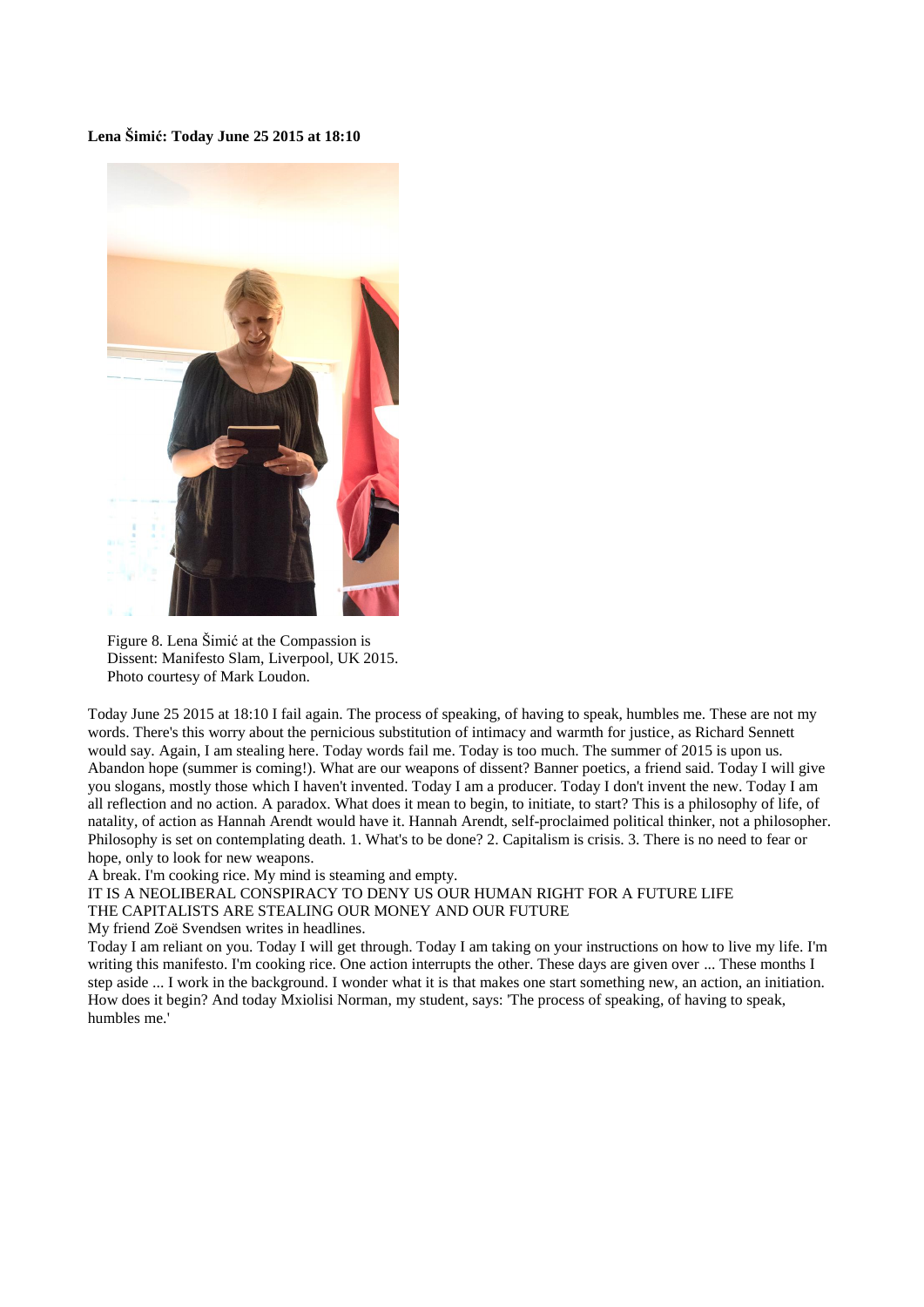## **What's to be done – next? Take to the streets ... of our neighbouring town, St Helens!**

Developing anti-austerity, pro-people power tactics we write new manifestos for St Helens by invitation from the Live Art Development Agency and Heart of Glass, a St Helens based community arts project. Equipped with a bench we launch Manifestoval – a festival of manifestos – as part of the *Through the Looking Glass* Art Festival in the town (November 20-21 2015). Our research objective is to create a working methodology for the production and dissemination of dissent. To do this, as we did at home in June, we try our best to disturb the over-polite boundaries between the private and the public through the unlikely combination of live art making and family making. After some research it turns out that one of the most pressing issues in St Helens is the removal of benches from the privately owned Hardshaw Shopping Centre smack bang in the middle of the town centre. Old age pensioners, Mums and shoppers have nowhere warm to gather and rest. The local paper is full of protest and dissent about the removal of benches. We source a local, used garden bench from Gumtree for £25 and decorate the bench with stuff bought from the family run DIY store across the road from Heart of Glass. Let's take the to the streets with the bench. Let's invade the Hardshaw Shopping Centre and invite people to sit down and co-create a manifesto for St Helens.



Figure 9. Sid applies the finishing touches to the Manifesto Bench, St Helens, UK 2015. Photo courtesy of the Institute for the Art and Practice of Dissent at Home

We spend the Saturday morning of November 21 2015 disturbing the Hardshaw Shopping Centre security guards. We brought the bench back in. Older ladies gather immediately, gleeful with mischief. We buy them cups of tea and chat about the removal of the benches from this privately owned space. We converse. We listen to their complaints. We provide a space for compassion and dissent. Sat on the bench with people compassion and dissent feel like such a natural couple. Eventually we are moved out of the shopping centre onto the streets of St Helens. We drag the bench around the Church Square again and again. People gather and talk to us. They know what we are doing. They know this is a cheeky protest. They want some of it. They want to talk. They want to dissent. We talk to the youngsters who want a skateboard lane in the square and the older folk who want their town centre back.

Our performance contribution ends up being called *A Manifesto for St Helens by, for and of the People of St Helens* and was delivered at 3pm that Saturday afternoon. A collection of thoughts from people who sat on the manifesto bench on Saturday November 21 2015 - transcribed and delivered on the day by the Institute.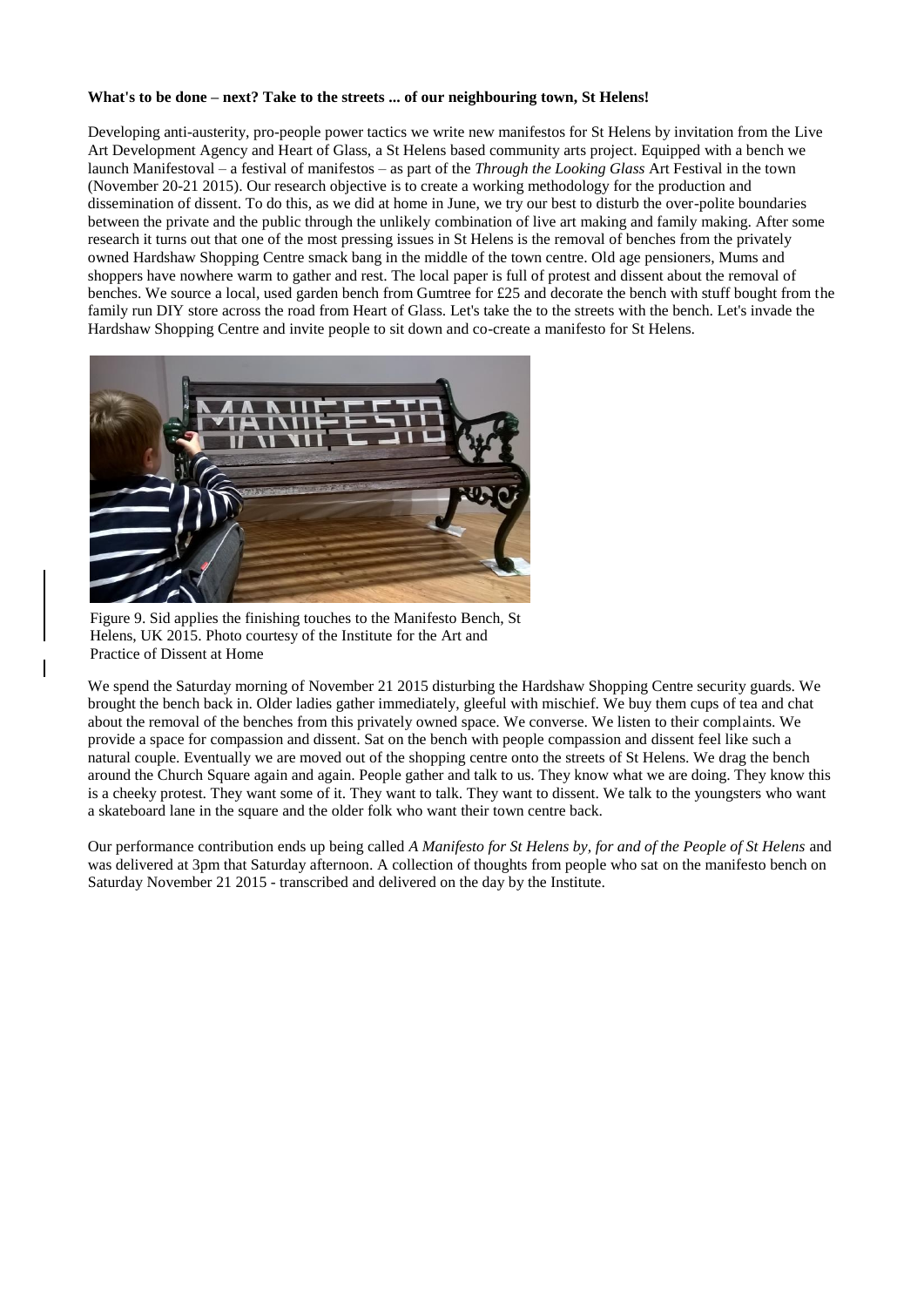## *A Manifesto for St Helens by, for and of the People of St Helens*

where to rest where to rest where to rest when shopping

disgusting fainting nowhere to sit down when meeting mum

a gathering place for the old old people from homes no benches one seat two seats two seats

she wasn't allowed to feed the baby bottles & jars customers dropped off

there used to be slabs with flowers it's their money it's private property where's all the benches? it's a hazard, they said new manager it's private property so not here

can't talk at the library just want to talk old people haven't got much left they just want to talk old people sorting out their shopping on benches

open tj hughes too many pound shops and charity shops we need decent clothes shops

oh, surprised to see the bench here they have them in warrington shopping centre bus pass

injury to the back two perfectly good cafes, they said 12 o'clock for a cup of tea?

reshuffle the st helens council church square sold off what do we own?

you are now making them work for their money they are finally worth it

i'd like to talk to him, a scouser we have loads of pound shops that's the third one that's opened and too many bakeries that's the sixth

make everything legal better stores less immigrants no not you it's world war three, innit? no not you a variety of shops do you know how to spell that less chavs more clothes shops skatepaths we've been asking for skatepaths for two years

frank, the bench expert facebook group, people of st helens it will be there, your bench

there is just as much chance being killed right here in the road

i'm going on a coastal path we don't need any more gyms or maccies football team's struggling

just having a mooch with a sense of community

wall – lost of a lot of character historic buildings, got too quickly on the redevelopment late 60s early 70s

replaced historic buildings just look at, just look at characterless, concrete monstrosities

rebuild the town centre get rid of characterless, concrete monstrosities new link road outer centre ok inner centre falling apart

heart of town centre has been pulled out charity shops, betting officers brighthouse – rip off shops

where's the money gonna come from? guy, closing down fatface has a 6 month lease here today gone tomorrow

not enough real engagement with local population long term project not sponsored by vested interests we need st helens community trust a group of people who represent not vested interests but a long term viable future for this town